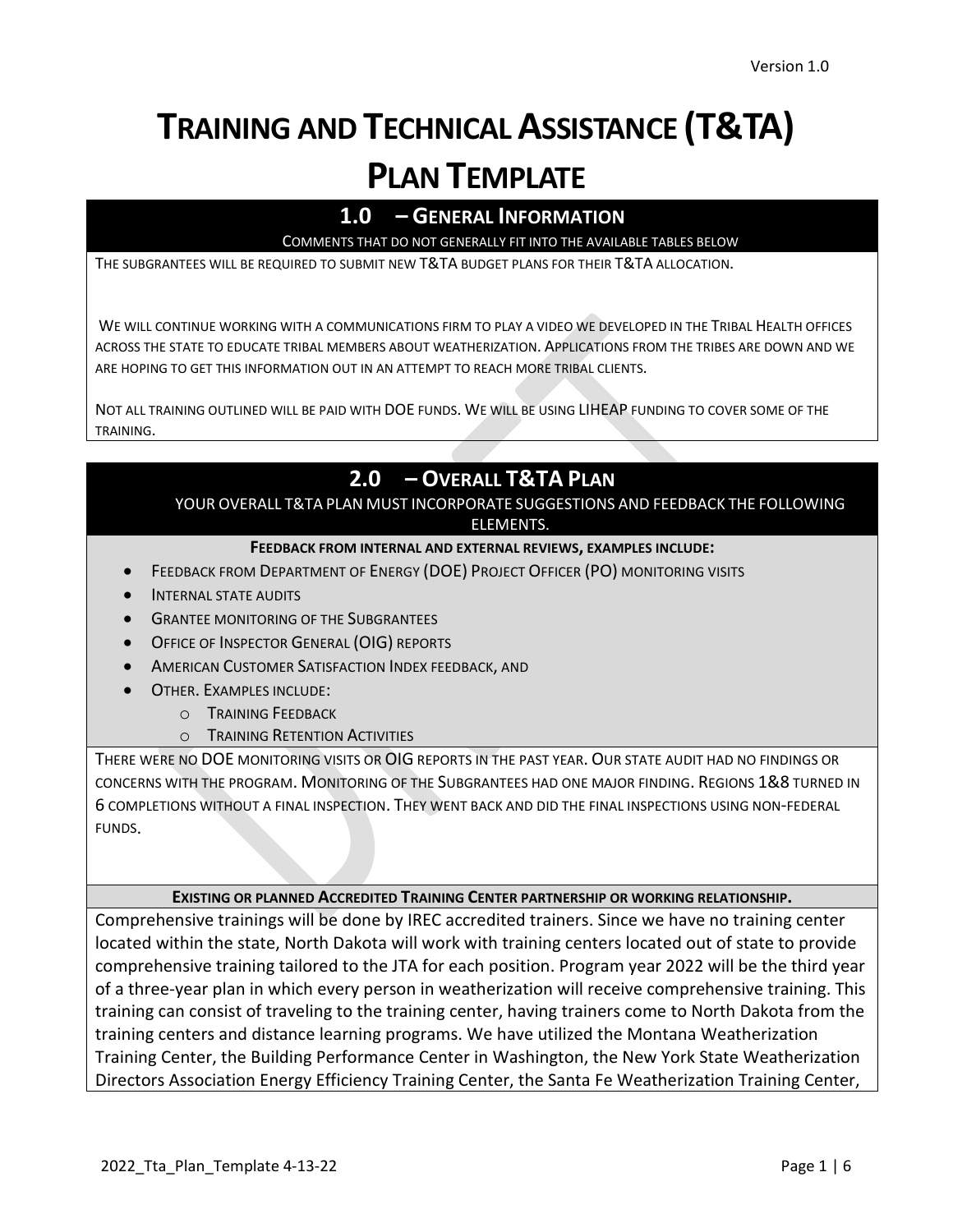and the Michigan training center. Several of the agencies are developing a process for using the Badges Toolkit.

**PREPARATIONS FOR FUTURE/UPCOMING PROGRAM REQUIREMENTS, EXAMPLES INCLUDE:**

- **UPDATED STANDARD WORK SPECIFICATIONS (SWS)**
- **MIGRATION TO ONLINE WEATHERIZATION ASSISTANT**
- **INCLUSION OF SPECIFIC LANGUAGE FROM WEATHERIZATION PROGRAM NOTICES (WPN)**

WE WILL BE DOING TRAINING WITH SUBGRANTEE STAFF ON THE NEW VERSION OF OUR SWS AND FIELD GUIDE

**WHAT PROTOCOLS ARE IN PLACE WHICH ENSURE UNTRAINED STAFF ARE NOT LEFT WITHOUT SUPERVISIONS DURING FIELD OPERATIONS?**

ONCE NEW EMPLOYEES HAVE COMPLETED THEIR PROBATIONARY PERIOD, THEY BEGIN TO RECEIVE TRAINING BEGINNING WITH OSHA, RRP, AND BASIC WEATHERIZATION TRAINING. THIS IS LOOKED AT DURING THE ADMINISTRATIVE MONITORING. UNTIL THEY HAVE COMPLETED THEIR PROBATIONARY PERIOD THEY ARE NOT ALLOWED TO WORK UNLESS ACCOMPANIED BY A TRAINED SUPERVISOR.

**PARTNERSHIPS WITH THE STATEWIDE HOME PERFORMANCE INDUSTRY ON TRAINING ISSUES; IF APPLICABLE.**

WE WORK WITH THE ENVIRONMENTAL TRAINING CENTER AT THE UNIVERSITY OF NORTH DAKOTA TO PROVIDE OSHA AND RRP TRAINING.

**HOW DOES ANALYSIS CONDUCTED, AS DETAILED IN SECTION V.6 OF THE ANNUAL APPLICATION, INFLUENCE THE DEVELOPMENT OF T&TA ACTIVITIES AND PRIORITIES?**

WE USE THE MONITORING VISITS TO DETERMINE IF ANY SPECIFIC TRAINING IS NEEDED BASED ON WHAT WE SEE IN THE FIELD.

## **3.0 – WORKFORCE CREDENTIALS**

#### **DESCRIBE THE FOLLOWING ASPECTS OF YOUR T&TA PLAN RELATED TO WORKFORCE CREDENTIALS.**

**FEDERALLY REQUIRED CREDENTIALS. EXAMPLES INCLUDE:**

- **ENVIRONMENTAL PROTECTION AGENCY LEAD RENOVATION, REPAIR, AND PAINTING PROGRAM**
- **HOME ENERGY PROFESSIONALS QUALITY CONTROL INSPECTOR CERTIFICATION**

#### LEAD/RRP HEP QCI

**GRANTEE/STATE REQUIRED CREDENTIALS. EXAMPLES INCLUDE:**

- **BUILDING PERFORMANCE INSTITUTE BUILDING ANALYST**
- **GRANTEE-DEVELOPED CERTIFICATIONS**

#### OSHA 10

GRANTEE REQUIRES ENERGY AUDITORS TO TAKE THE STATE DEVELOPED ENERGY AUDITOR AND WXPRO TRAINING. THEY MUST PASS THE TEST GIVEN AT THE TRAINING.

#### **SUBGRANTEE/LOCAL REQUIRED CREDENTIALS. EXAMPLES INCLUDE:**

#### • **CONTRACTOR LICENSING**

COPIES OF CONTRACTORS LICENSES MUST BE ON FILE AT THE AGENCY AND ARE CHECKED DURING THE ADMINISTRATIVE MONITORING.

#### **INDUSTRY REQUIRED CREDENTIALS. EXAMPLES INCLUDE:**

• **EQUIPMENT/MATERIAL MANUFACTURE CERTIFICATION**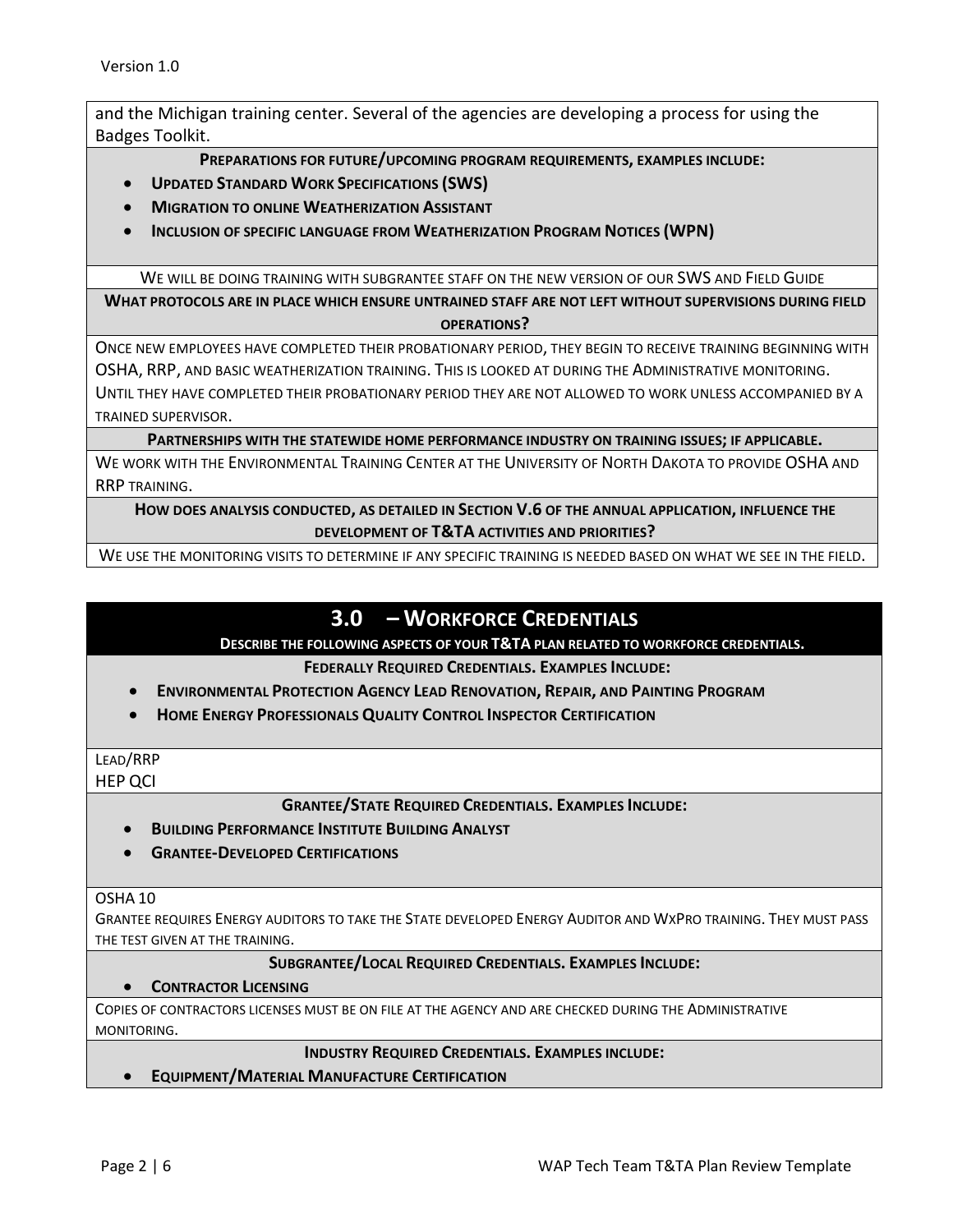## • **VENDOR CERTIFICATION**

#### **(E.G. EQUIPMENT/MATERIAL MANUFACTURE CERTIFICATION, VENDOR CERTIFICATION)**

NONE WE ARE AWARE OFF.

#### **PROCESS FOR MAINTAINING WORKFORCE CREDENTIALS**

AGENCIES ARE REQUIRED TO KEEP CERTIFICATIONS ON FILE AND ON THE T&TA SPREADSHEET. EMPLOYEES ARE NOTIFIED WELL IN ADVANCE OF RENEWAL DATES SO THEY MAY TAKE THE REQUIRED TRAINING AND TESTING REQUIRED. GRANTEE EMPLOYEES FOLLOW THE SAME PROCESS.

#### **HOW CREDENTIALS ARE TRACKED**

THE T&TA SPREADSHEET IS USED TO TRACK THE CREDENTIALS AND THIS IS CHECKED DURING THE ADMINISTRATIVE MONITORING.

## **4.0 – TRAINING**

GRANTEES HAVE TWO OPTIONS TO DESCRIBE THEIR TRAINING.

- A) USE THE EMBEDDED SPREADSHEET\* TO IDENTIFY AND DESCRIBE THE TRAINING SCHEDULE FOR GRANTEE AND SUBGRANTEE STAFF. INCLUDE TECHNICAL AND NON-TECHNICAL TRAINING.
- B) OR USE THE FIELDS BELOW TO IDENTIFY AND DESCRIBE THE TRAINING SCHEDULE FOR GRANTEE AND SUBGRANTEE STAFF. INCLUDE TECHNICAL AND NON-TECHNICAL TRAINING.

GRANTEE'S ARE TO INCLUDE THE FOLLOWING IN THEIR DESCRIPTIONS REGARDLESS OF WHAT OPTION IS BEING USED TO DESCRIBE THEIR TRAINING PLAN:

- SPECIFY WHETHER ATTENDANCE IS MANDATORY, AND THE RAMIFICATIONS FOR NON-COMPLIANCE.
- SPECIFY IF THE T&TA PLAN SPANS MULTIPLE PROGRAM YEARS (PY), INDICATE WHICH TRAININGS ARE INTENDED IN THE CURRENT PY AND WHICH ARE PLANNED FOR FUTURE PYS.

\* THE EMBEDDED SPREADSHEET, IF COMPLETED AT THE END OF THE YEAR TO RECORD DELIVERED TRAINING, CAN BE USED AS DOCUMENTATION FOR THE REQUIRED ANNUAL T&TA REPORT. DOUBLE CLICK TO OPEN SPREADSHEET. ENTER INFORMATION AND CLOSE. IT WILL AUTOMATICALLY SAVE YOUR INFORMATION



TTA Planning and Reporting Template F

#### **PROGRAMMATIC/ADMINISTRATION TRAINING**

- FINANCIAL (I.E. 2 CFR 200)
- MANAGEMENT (I.E. 10 CFR 440)

GRANTEE STAFF HAVE TAKEN THE TRAINING PROVIDED IN THE WEATHERIZATION ASSISTANCE PROGRAM GRANTEE MANAGER'S TRAINING TOOLKIT.

DURING THE CAPND STATE CONFERENCES WE BRING IN NATIONAL TRAINERS FOR FINANCIAL AND MANAGEMENT TRAINING. GRANTEE STAFF ATTENDS THE NASCSP CONFERENCES FINANCIAL TRAININGS.

SUBGRANTEE STAFF ARE AUTHORIZED TO USE T&TA FUNDS TO ATTEND TRAININGS FROM WIPFLI, NASCSP, EOW, AND CAP CONFERENCES.

•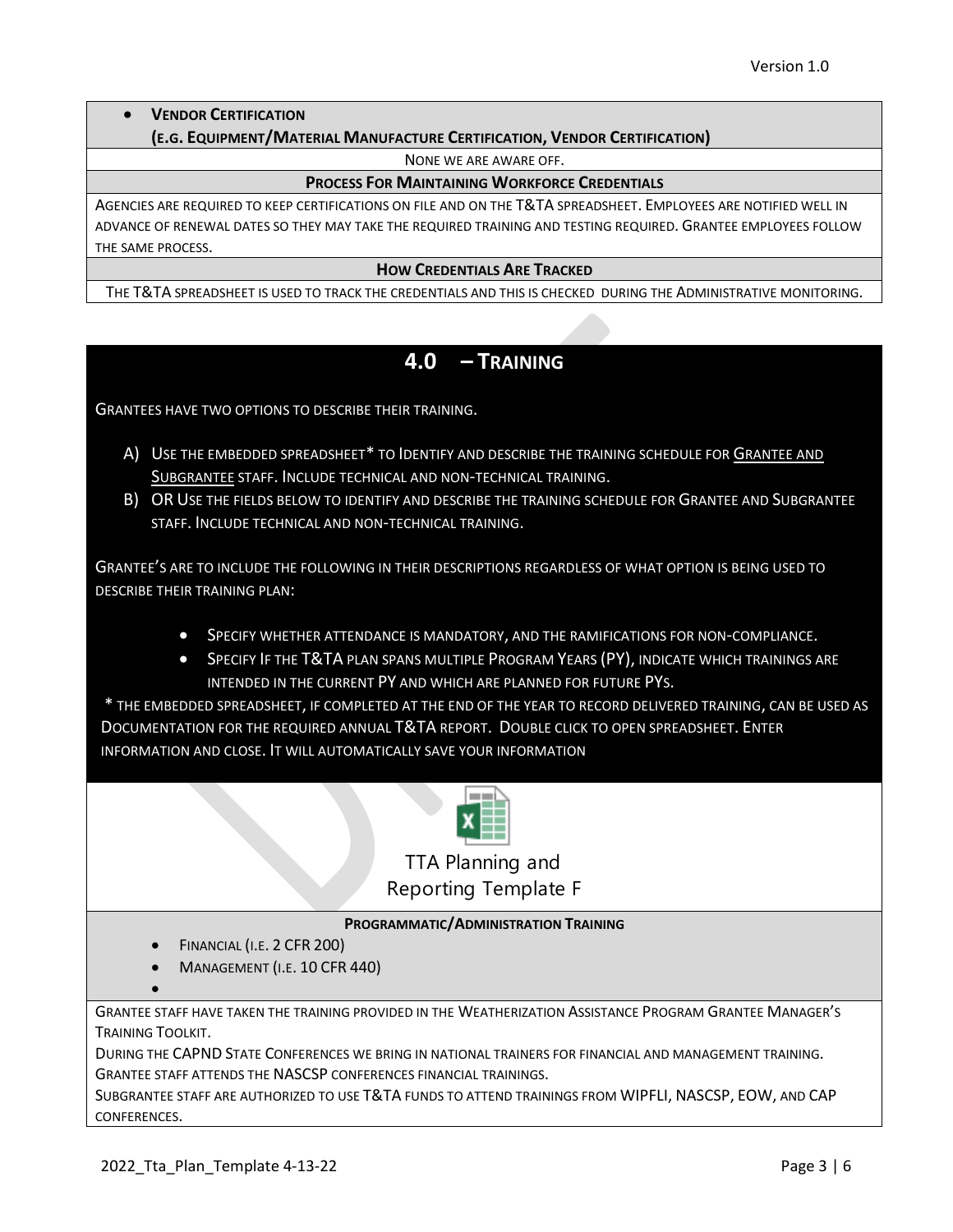| COMPREHENSIVE TECHNICAL TRAINING ALIGNED TO THE JOB TASK ANALYSIS (IDENTIFY AT WHAT INTERVALS WORKERS WILL          |
|---------------------------------------------------------------------------------------------------------------------|
| RECEIVE REGULAR, COMPREHENSIVE TRAINING AS REQUIRED BY WEATHERIZATION PROGRAM NOTICE (WPN) 15-4)                    |
| <b>QUALITY CONTROL INSPECTOR</b><br>$\bullet$                                                                       |
| <b>ENERGY AUDITOR</b><br>$\bullet$                                                                                  |
| <b>CREW LEAD</b><br>$\bullet$                                                                                       |
| <b>RETROFIT INSTALLER/TECHNICIAN</b>                                                                                |
| ALL STAFF ARE REQUIRED TO TAKE COMPREHENSIVE TRAINING FROM AN ACCREDITED TRAINING CENTER ONCE EVERY THREE YEARS.    |
| PROGRAM YEAR 2022 IS THE THIRD YEAR IN THIS THREE YEAR CYCLE. THIS IS TRACKED DURING THE ADMINISTRATIVE MONITORING. |
| <b>SPECIFIC TECHNICAL TRAINING</b>                                                                                  |
| TOPICS IDENTIFIED DURING MONITORING VISIT(S)<br>$\bullet$                                                           |
| <b>ENERGY MODELING</b><br>$\bullet$                                                                                 |
| HEALTH & SAFETY. ALL H&S TOPICS IN WPN 17-7 REQUIRE SOME LEVEL OF TRAINING FOR ALL AFFECTED WORKERS,<br>$\bullet$   |
| THE FREQUENCY OF THIS TRAINING IS A GRANTEE DECISION. EXAMPLES INCLUDE:                                             |
| AIR CONDITIONING AND HEATING SYSTEMS<br>$\Omega$                                                                    |
| ASBESTOS<br>$\circ$                                                                                                 |
| <b>BIOLOGICALS AND UNSANITARY CONDITIONS</b><br>$\circ$                                                             |
| <b>BUILDING STRUCTURE AND ROOFING</b><br>$\circ$                                                                    |
| <b>CODE COMPLIANCE</b><br>$\circ$                                                                                   |
| <b>COMBUSTION GASES</b><br>$\circ$                                                                                  |
| ELECTRICAL<br>$\circ$                                                                                               |
| FORMALDEHYDE, VOLATILE ORGANIC COMPOUNDS (VOCS), FLAMMABLE LIQUIDS, AND OTHER AIR<br>$\circ$                        |
| <b>POLLUTANTS</b><br><b>FUEL LEAKS</b>                                                                              |
| $\circ$<br><b>GAS RANGE/OVENS</b>                                                                                   |
| $\circ$<br><b>HAZARDOUS MATERIALS DISPOSAL</b>                                                                      |
| $\circ$<br><b>INJURY PREVENTION OF OCCUPANTS AND WEATHERIZATION WORKERS</b>                                         |
| $\circ$<br><b>LEAD BASED PAINT</b><br>$\circ$                                                                       |
| EPA'S LEAD RENOVATION, REPAIR & PAINTING PROGRAM (RRP) MOLD/MOISTURE<br>$\circ$                                     |
| <b>PESTS</b><br>$\circ$                                                                                             |
| RADON<br>$\circ$                                                                                                    |
| <b>SAFETY DEVICES</b><br>$\circ$                                                                                    |
| <b>VENTILATION AND INDOOR AIR QUALITY</b><br>$\circ$                                                                |
| AMERICAN SOCIETY OF HEATING REFRIGERATION AND AIR-CONDITIONING ENGINEERS (ASHRAE)<br>$\blacksquare$                 |
| <b>WINDOW REPAIR, DOOR REPAIR</b><br>$\circ$                                                                        |
| <b>WORKER SAFETY</b><br>$\Omega$                                                                                    |
| <b>OSHA</b><br>٠                                                                                                    |
| ADDITIONAL TOPICS AS DESCRIBED IN HEALTH & SAFETY PLAN<br>$\circ$                                                   |
| CLIENT EDUCATION (TRAINING WORKERS TO CONDUCT CLIENT EDUCATION). EXAMPLES INCLUDE:                                  |
| <b>ENERGY SAVINGS STRATEGIES</b><br>$\circ$                                                                         |
| PROGRAM-SPECIFIC INFORMATION. EXAMPLES INCLUDE:<br>$\Omega$                                                         |
| <b>WHAT TO EXPECT</b>                                                                                               |
| <b>ADDITIONAL RESOURCES</b>                                                                                         |
| <b>HEALTH &amp; SAFETY ISSUES</b><br>$\Omega$                                                                       |
| ALLOWABLE TRAINING DURING THE 2022 PROGRAM YEAR WILL COVER:                                                         |
| 1. AGENCY SPECIFIC INDIVIDUALIZED TRAINING BASED ON MONITORING FINDINGS. THE STATE STAFF WILL VISIT EACH AGENCY AND |
| SPEND TIME WITH THE CREW TO GIVE NEEDED TRAINING AND OBSERVE WEATHERIZATION PRACTICES. EACH AGENCY WILL BE VISITED  |
| AT LEAST ONCE. ADDITIONAL VISITS ARE POSSIBLE IF REQUIRED.                                                          |

2. TRAINING ON CHANGES TO THE NORTH DAKOTA WEATHERIZATION PROGRAM FIELD STANDARDS TO ALIGN WITH THE SWS.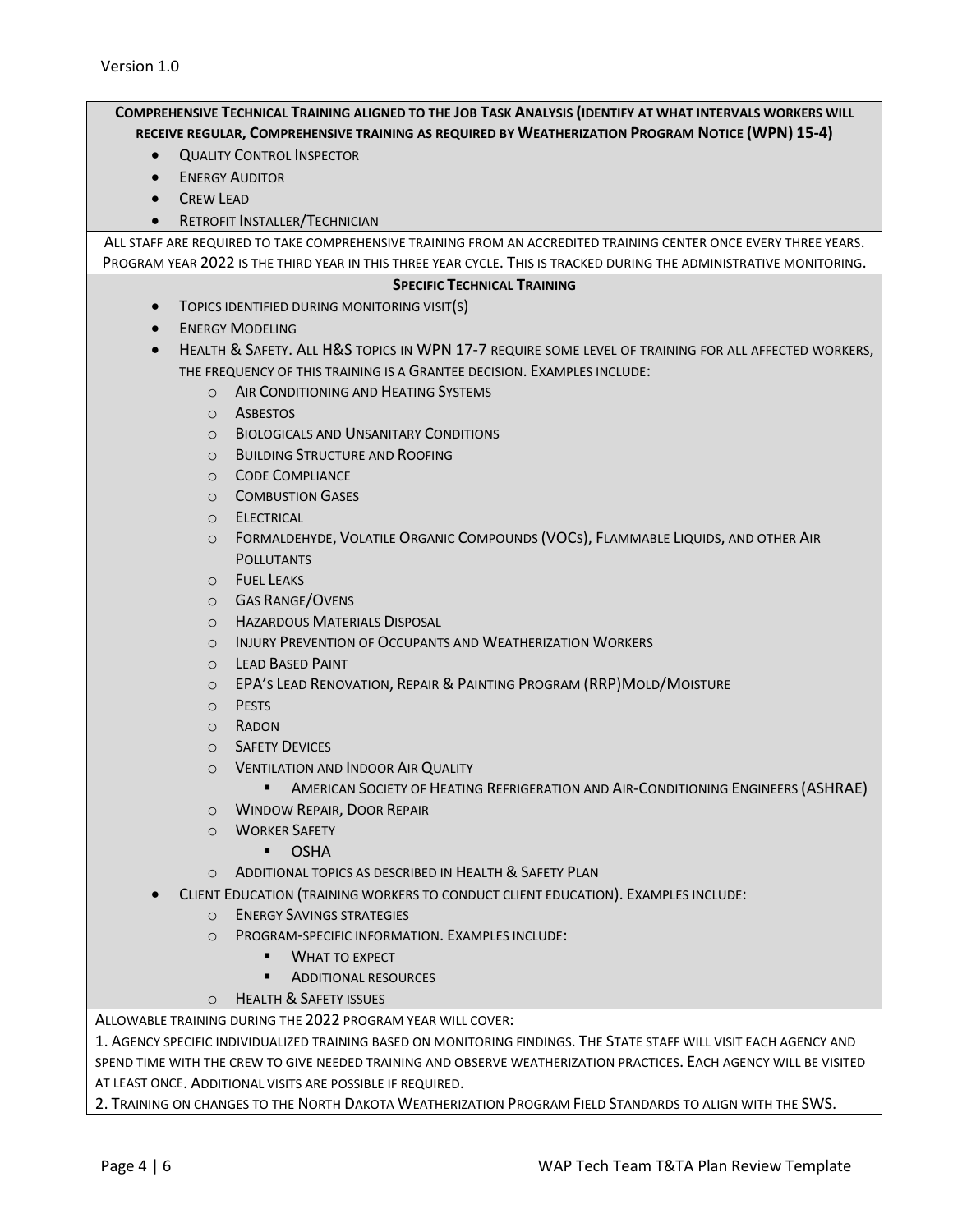- 3. TRAINING ON THE BADGES TOOLKIT
- 4. FURNACE TRAINING
- 5. INJURY PREVENTION TRAINING AGENCY LEVEL.
- 6. OSHA 10 HOUR COURSES REQUIRED FOR ALL CREW MEMBERS OR FOREMEN.
- 7. EPA RR&P CERTIFIED RENOVATOR TRAINING REQUIRED FOR ALL CREW MEMBERS AND FOREMEN.
- 8. HAZARD IDENTIFICATION TRAINING.
- 1. THIS WOULD INCLUDE, BUT NOT BE LIMITED TO:
	- 1. MOLD & MOISTURE EVALUATION;
	- 2. BUILDING STRUCTURE CONDITIONS;
	- 3. RECOGNITION OF BIOLOGICAL AND UNSANITARY CONDITIONS;
	- 4. RECOGNITION OF VERMICULITE AND ASBESTOS;
	- 5. INDOOR AIR POLLUTANTS, SUCH AS FORMALDEHYDE, RADON, VOC'S, ETC.;
	- 6. FIRE HAZARDS;
	- 7. ELECTRICAL HAZARDS;
- 9. CODE COMPLIANCE ISSUES.
- 10. OCCUPANT PREEXISTING HEALTH CONDITIONS
- 11. TRAINING ON DELIVERING CLIENT EDUCATION TO THE CLIENTS
- 12. TRIAL APPLICATION OF NEW WEATHERIZATION TECHNIQUES OR MEASURES AND THE CORRECTION OF ANY PROBLEMS THAT MAY
- RESULT DURING THE TRIAL OF NEW WEATHERIZATION TECHNIQUES.
- 13. WEATHERIZATION AIR SEALING AND INFILTRATION TRAINING.
- 14. QUALITY CONTROL INSPECTOR TRAINING AND CERTIFICATION.
- 15. OSHA CONFINED SPACE TRAINING
- 16. MULTIFAMILY INSPECTION CERTIFICATION
- 17. PEER EXCHANGE WITH OTHER STATES

#### **CONFERENCES. EXAMPLES INCLUDE:**

- **ENERGY OUTWEST**
- **BUILDING PERFORMANCE ASSOCIATION**
- **NATIONAL ASSOCIATION FOR STATE AND COMMUNITY SERVICE PROVIDERS**
- **COMMUNITY ACTION PARTNERSHIP**

CONFERENCE ATTENDANCE IS ENCOURAGED. EXAMPLES THIS PROGRAM YEAR INCLUDE BPA'S HOME PERFORMANCE CONFERENCE, NASCSP, COMMUNITY ACTION PARTNERSHIP, CAPLAW, AND ENERGY OUTWEST. THE GRANTEE PROGRAM MANAGER SERVES ON THE BOARD OF DIRECTORS FOR ENERGY OUTWEST AND ATTENDS THEIR SEMI-ANNUAL BOARD OF DIRECTORS MEETINGS AND PEER EXCHANGE.

#### **OTHER, PLEASE SPECIFY:**

DESCRIBE OTHER TRAINING ACTIVITIES HERE

### **5.0 – TECHNICAL ASSISTANCE**

#### DESCRIBE THE TECHNICAL ASSISTANCE ACTIVITIES INCLUDED IN THE T&TA BUDGET CATEGORY.

**PROGRAMMATIC/ADMINISTRATION SUPPORT**

WE DO NOT USE T&TA FOR SUPPORT.

#### **TECHNICAL SUPPORT**

WE DO NOT USE T&TA FOR SUPPORT.

**HEALTH & SAFETY SUPPORT ACTIVITIES**

WE DO NOT USE T&TA FOR SUPPORT.